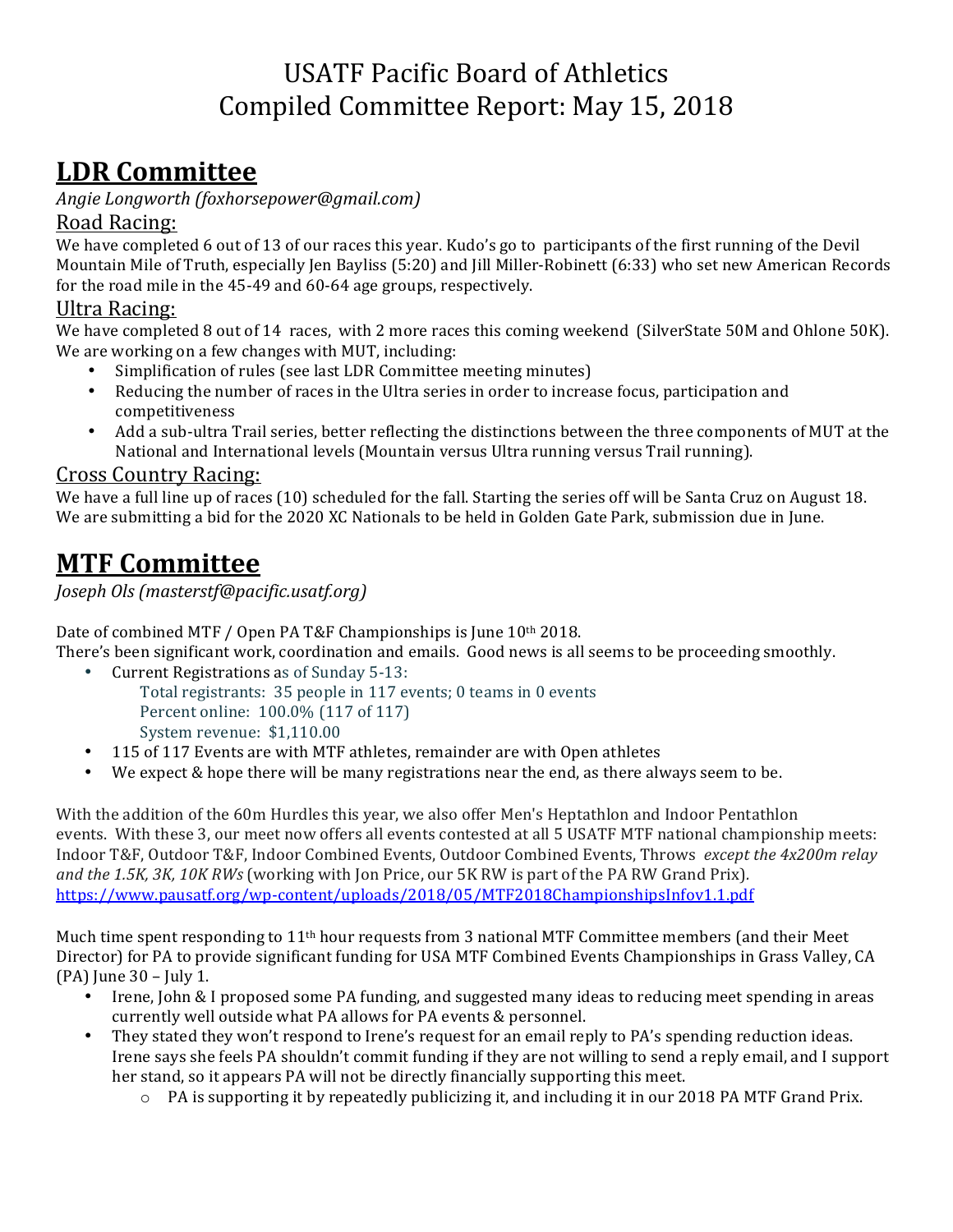USATF Pacific Board of Athletics Complied Committee Reports: March 18, 2014 Meeting, page 2 2018 MTF Grand Prix has been defined, organized/staffed, published online, and announced per email blast below https://www.pausatf.org/wp-content/uploads/2018/05/MTF2018PAGrandPrix.pdf.

On May 1, 2018 the following MT Email Blast was sent out by Cynci on behalf of the MTF Committee.

===================================================================

Pacific Assoc. Masters Track & Fieldsters,

1.) Our PA MTF Championships will be June 10th at the College of San Mateo's beautiful track. Cheaper online registration (https://www.usatf.org/Products---Services/Event-Registration-Form.aspx?e=113068) ends 6pm Thursday June 7th (onsite registration ends 11am). Meet Flyer: https://www.pausatf.org/wpcontent/uploads/2018/05/MTF2018ChampionshipsInfov1.1.pdf

#### **Everything from last year plus:**

- With the addition of the 60m Hurdles this year, we also offer Men's Heptathlon and Indoor Pentathlon events. With these last 3, our meet now offers all events contested at all 5 USATF MTF national championship meets: Indoor T&F, Outdoor T&F, Indoor Combined Events, Outdoor Combined Events, Throws
	- $\circ$  as before, since our Combined Events are conducted out of official order and not with official recovery times between events, they do not qualify for American or World Records
- Another age group: We've added **Open** to all our events (as we had for Non-Throws prev vrs) and officially combined our two meets this year
	- $\circ$  This means you can **REGISTER FOR EVENTS AS either MASTERS or OPEN**. Choose carefully and live with your selection, since Open performances shall NOT qualify for PA MTF Placing & Medals (Open offers no medals) nor for PA MTF Grand Prix competition; MTF performances might count towards PA Open Grand Prix cash prizes (to develop PA Olympic & professional athletes) but verify this yourself since Open GPrix rules not yet posted
- 30K Relay. Why should sprinters have all the relay fun? The 30K Relay combines the 4 times of two 5K runners plus two 10K runners in those individual events. A runner can contribute both 5K & 10K times, so the relay can be performed by 2, 3 or 4 runners, but 4 medals will always be awarded. Fee & 10K runners submitted  $20+$  min before the  $10K$  (like all other relays), 5K runners submitted  $20+$  min before the 5K.
- 5K Racewalk, which will be one of PA RW Committee's 2018 Grand Prix races, so we should see a great field ... including you.
- This year our Flyer shows *approximate* start times for *all* events to help you plan, but events might start earlier (times later in the day might vary more than those early). We won't delay the entire meet for a late *athlete(s), so ensure you are on time no matter when your event starts* (arrive early - worst case is you'll cheer/enjoy other great PA MTF performances).

#### 2.) **2018 PA MTF Grand Prix:**

Compete in our PA MTF Championships for its big bonus, and in other eligible PA MTF Sanctioned Meets (as always, let us know of add'l meets you are aware of, so we can promote them to our PA MTF Community). https://www.pausatf.org/wp-content/uploads/2018/05/MTF2018PAGrandPrix.pdf

- **YOU SHALL EASILY WIN OUR GRAND PRIX** if... we had 9 Employers in 2017 but all had only 1 athlete! Recruit a few more employees or retirees to our PA MTF Championships June 10th and the award could be yours. Brownie points from your CEO and everyone, if it hangs forever in your company cafeteria, award case, or exec conference room (or keep it for yourself on your wall)?
- Again, simply enter your Employer's name when registering for our PA MTF Championships. No other cost, paperwork, or nuthin'

#### 3.) 6 major PA Sanctioned meets in 7 weeks(!), then others:

- 1. May 27: Bay Area 50+ Senior Games www.bayareaseniorgames.org/sports-track-field
- 2. **June 10: PA MTF T&F Championships** https://www.pausatf.org/masters-track-field/